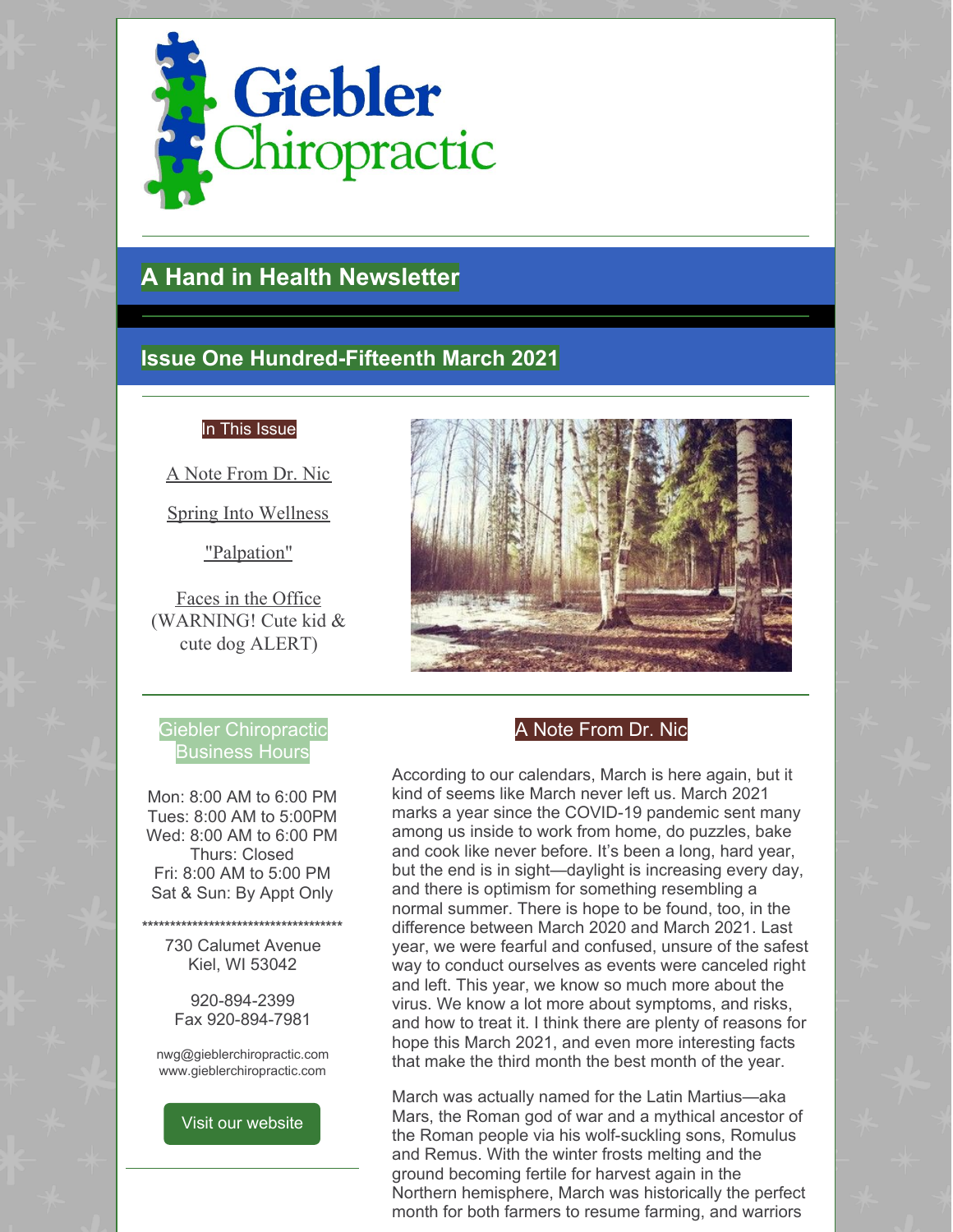### \*We Need Your Help\*

Our Newsletter went out to 390 people this month! Our goal in 500... please forward the email to your friends and family!!

> Thanks in advance Dr. Nic

**Receive A Hand in Health...**

Join Our [Mailing](http://www.gieblerchiropractic.com/newsletter/) List!

#### **Riddle me this:**

There's a one-story house in which everything is yellow. Yellow walls, yellow doors, yellow furniture. What color are the stairs?

# ATTENTION! NEW PRODUCTS



We are now carrying MaryRuth products on our shelves. Come in to the office to check out what we have or take a look on our Facebook page.

# **Who Is MaryRuth Ghiyam?**

Hi there! My name is MaryRuth and I'm a Certified Health Educator, Nutritional Consultant, and Culinary Chef. I graduated from Fairfield [University](https://www.fairfield.edu/) in Connecticut in 2006, and received certification as a health educator and nutritional consultant

to resume warring.

It seems like many of us are at "war" with others more and more. Whether is how to be 'safe' from the virus, or where you stand politically. Indeed, if you look for differences between us, they are very easy to find. I have heard often that people just want this or that to be "over" and to "get back to normal"...but that starts with each of us!

Take today. Start with today and take action to be healthy, happy, and helpful. For yourself and others. Those 3 things, each day, and we will be getting back to 'normal' sooner than later!



# **Spring Into Wellness**

It's an obvious fact: As we age, we lose range of motion. But our bodies are pretty darn resilient, and they will continuously do what they need to do to get us from "Point A" to "Point B." If one knee doesn't move quite right, we will limp. If an ankle is stiff, we will shift our weight to the other side. If a hip is tight, you'll see someone kind of 'walk around' their tight hip with a swing of their leg. No matter what, our bodies will keep working to keep us moving. We do have a say in the efficiency of our movements, though.

A biomechanical chain—sometimes called the "kinematic chain" or "kinetic chain"—is a simple idea about a complex system. You already know that the hip bone is connected to the thigh bone, the thigh bone is connected to the leg bone, the leg bone is connected to the ankle bone, and the ankle bone is connected to the foot bone.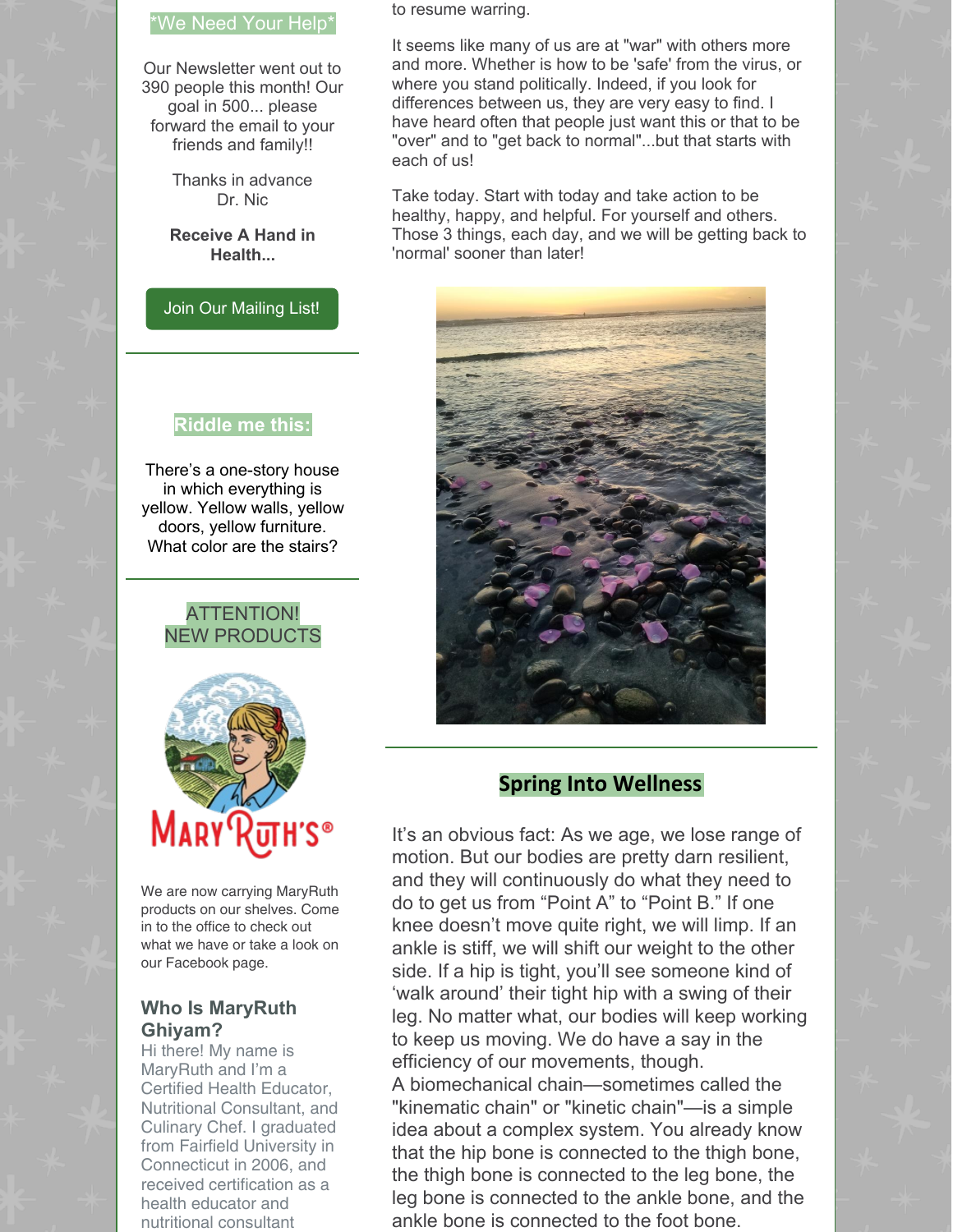from [Hippocrates](https://hippocratesinst.org/) Health Institute. I also attended and graduated from the Institute of [Culinary](https://www.ice.edu/losangeles) [Education](https://www.ice.edu/losangeles) (ICE), as well as the Institute for [Professional](https://www.ipeccoaching.com/) Excellence (iPEC) as a Certified Professional Coach (CPC). I have a passion for helping others take control of their own health, and think that by doing so, everyone can Move Forward Everyday with their own health and wellness goals.

#### **Who Owns MaryRuth Organics?**

MaryRuth Organics is a family-owned business! My mother, Colleen, and I created MaryRuth Organics in 2014, and we've been growing ever since. My original mission when starting MaryRuth's was to create wholesome supplements I felt great about giving to my own family. In doing so, I also believe you, the customer, should be treated like family and receive only the best service and care.

#### **Why Vegan Vitamins & Supplements?**

Here at MaryRuth's, we believe that making the best supplements for your health means creating products with non-GMO, plant-based, vegan ingredients, with the fewest number of allergens as possible. We do our best to find only the highest quality ingredients and to formulate good-tasting products that assist in maintaining your health and aid your body on your way to wellness!

# Did you know?

In the ruins of the Maya city Chichén Itzá, in Mexico, crowds gather at the ancient El Castillo pyramid every spring and

Someone could even write a song about this and it seems they already have. This interconnectedness is the basis of how our bodies work, and it's about more than merely the bones that make up our skeleton. This biomechanical chain includes our muscles, tendons, ligaments, blood vessels, glands, nerves and much more.

The important thing to understand about the biomechanical chain is that if one link is broken, it will likely affect others in an adverse manner. The human body is brilliantly designed to compensate for these types of problems, but this compensation usually comes with a price as other parts of the body absorb additional or unusual stresses. For example, structural weakness, misalignment or asymmetries in the feet can trigger changes further up the body, particularly in the ankles, knees, hips, back and neck. In fact, nearly everyone that I see at the office with a low back pain also has problems with one or both of their feet!

There is a similar cause-and-effect relationship that can begin with just a single misaligned vertebra in the back. Resulting pain may cause the person to favor one leg over the other while walking, resulting in further distortion of the posture and greater misalignment, resulting in even more problems and pain.

The study of mechanics concerns itself with how matter reacts to forces, which can involve pressure and/or motion. We see this when someone uses a simple lever and fulcrum to lift a heavy object. Biomechanics merely takes these same simple principles and applies them to the body. The field of biomechanics includes both static (body at rest and in balance) and dynamic (body in motion) aspects.

By studying the structure of the body and the forces involved in staying at rest or being in motion, health care professionals can better understand sources of injury and teach improved ways to perform repetitive or even competitive actions. Greater understanding of the biomechanical chain can help improve sports performance, functional training, and strength and conditioning. It can also help with injury management, rehabilitation and even injury prevention.

Click **[HERE](https://gieblerchiropractic.blogspot.com/2021/03/spring-into-wellness.html)** to finish reading.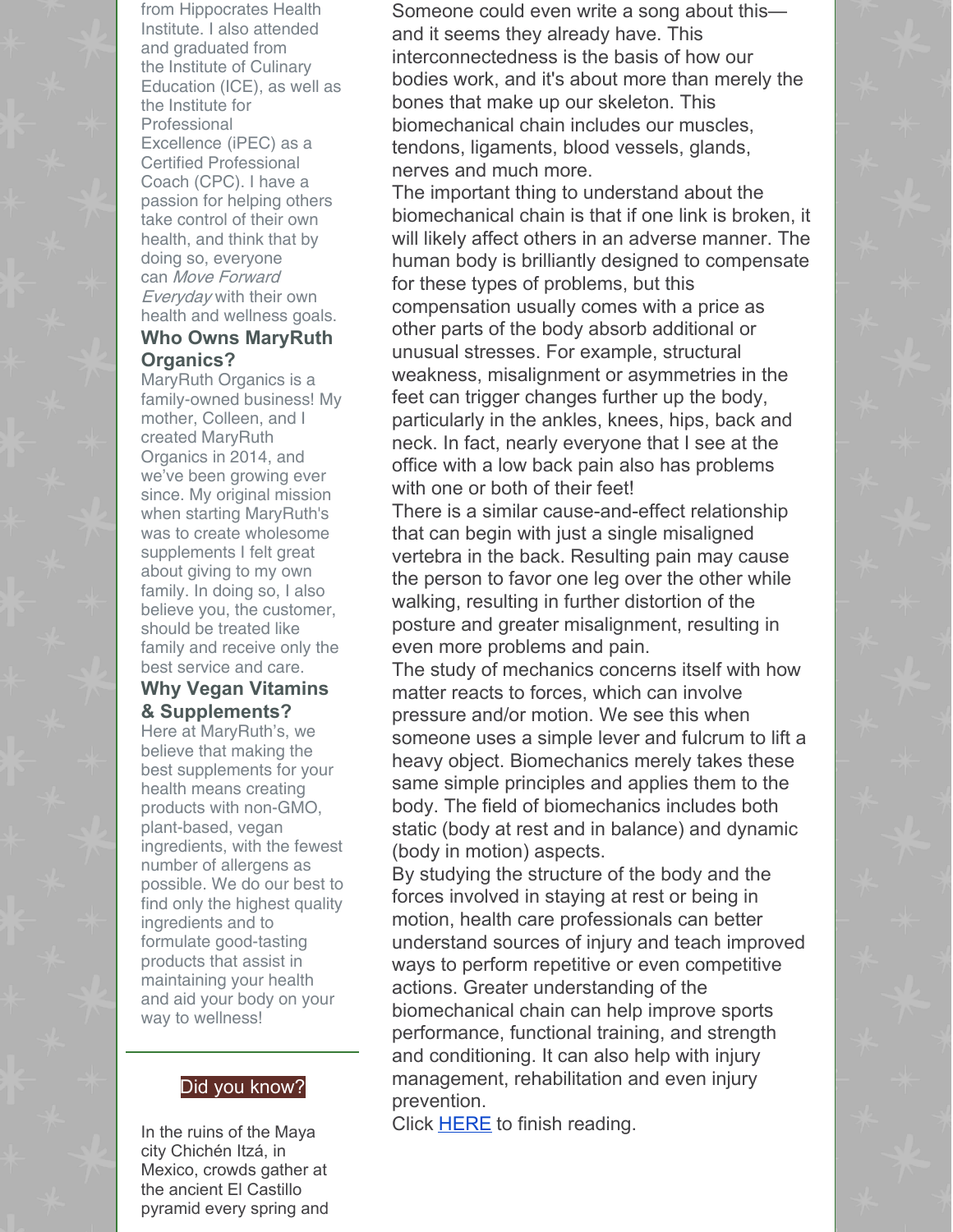fall equinox to witness an equinox celebration that dates back to the construction of the pyramid around A.D. 1000. The Maya were skilled astronomers, and the pyramid is dedicated to the feathered serpent god, Quetzalcoatl. At sunset on the equinoxes, the angle of the sun creates shadows that look like a giant snake. The light-and-shadow snake appears to slither down the pyramid steps until it merges with the huge sculpted serpent's head at the bottom.

# THE KINETIC CHAIN







#### Find us on Facebook!



Click Here to go to our [Facebook](https://www.facebook.com/gieblerchiro/) page!

#### Riddle answer:

There aren't any it's a one-story house.

# **"Palpation"**

We all have heard the phrase, "Laughter is the Best Medicine." Want to know what else works really well? The touch of another human being. Yes, even now, when we are cautious and social distancing at any and all

moments. Sometimes a hug or a steadying hand on the back of your hand can work wonders as well.

And there's even research that back this up.In one landmark study, 16 happily married women were subjected to the threat of a mild electric shock; touching their husbands' hands brought immediate relief from the resulting anxiety. Even a stranger's touch was somewhat calming. "We know that anxiety decreases immune function and makes you get sick more often," says study author Jim Coan, Ph.D., a neuroscientist at the University of Virginia. "If touch can help you be less anxious, you're more likely to stay well."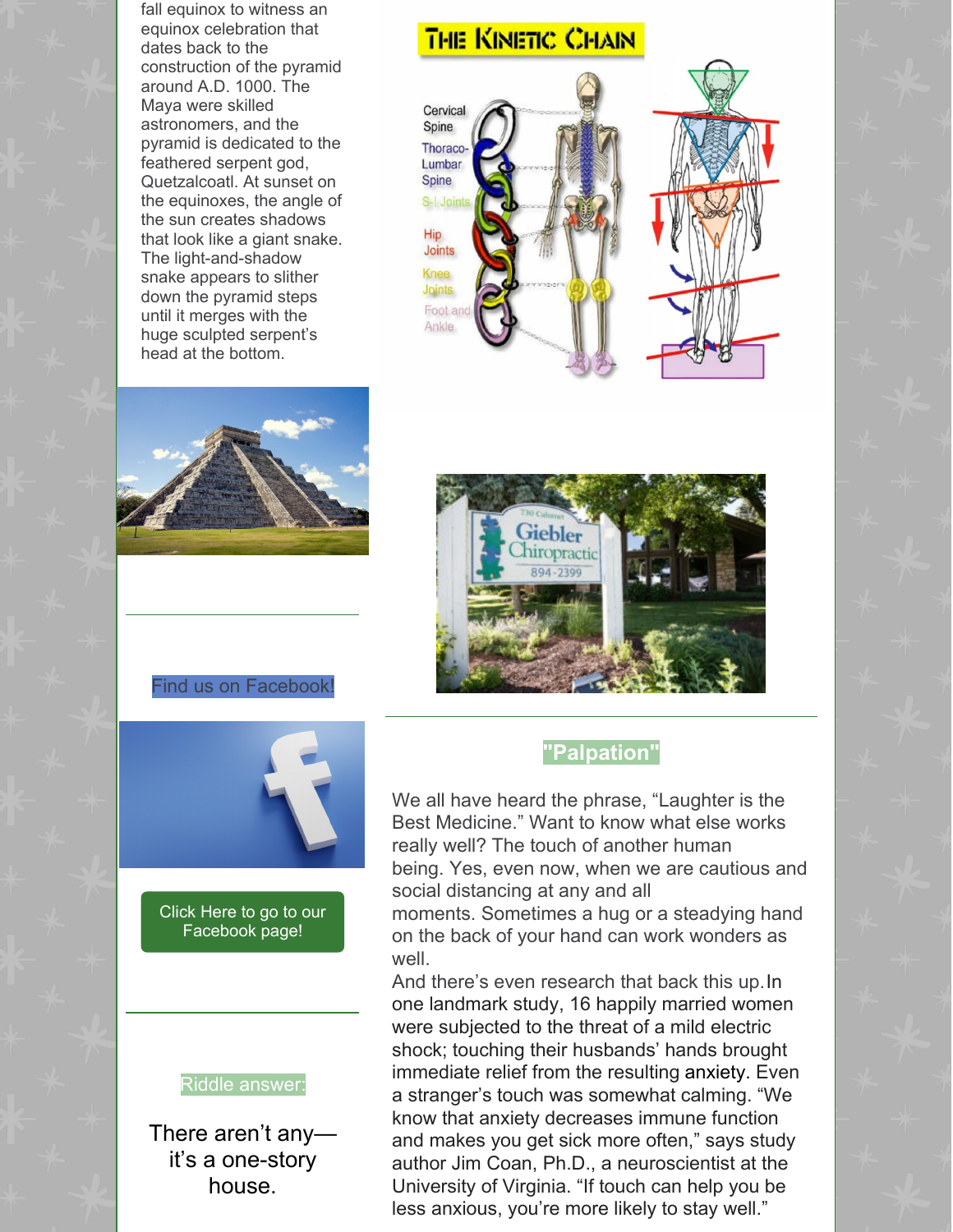This is one part of chiropractic that I really enjoy, but also occasionally find to be

#### Upcoming Events

**Office Closing Early:** March 12th, 2021 at 4:15pm

challenging. There are many people who do not like to be touched, or are uncomfortable with the idea. Yet, I have also seen people get healthier after they *were* touched. Sometimes all it takes is a good adjustment with a chiropractor's hands to solve chronic neck or low back tension. Palpation is the most frequently used diagnostic technique in chiropractic care and is a clinical cornerstone of most physicians' practice. It is a manual, non-invasive method of determining where a patient has structural or functional problems in the body.



Click [HERE](https://gieblerchiropractic.blogspot.com/2021/03/palpation.html) to finish reading.





Shelby and Levi are always fun to see at the office. Well...Levi is fun to see once I find him in his hiding spot. I have enjoyed working with Shelby for several years, including during her pregnancy with Levi, and it was an honor and privilege to begin adjusting Levi shortly after he was born! Soon enough Levi will be a big brother, and I look forward to working on the next little one.

Chiropractic care is for Every Body...from 1 to 100! Thanks for the opportunity, Shelby!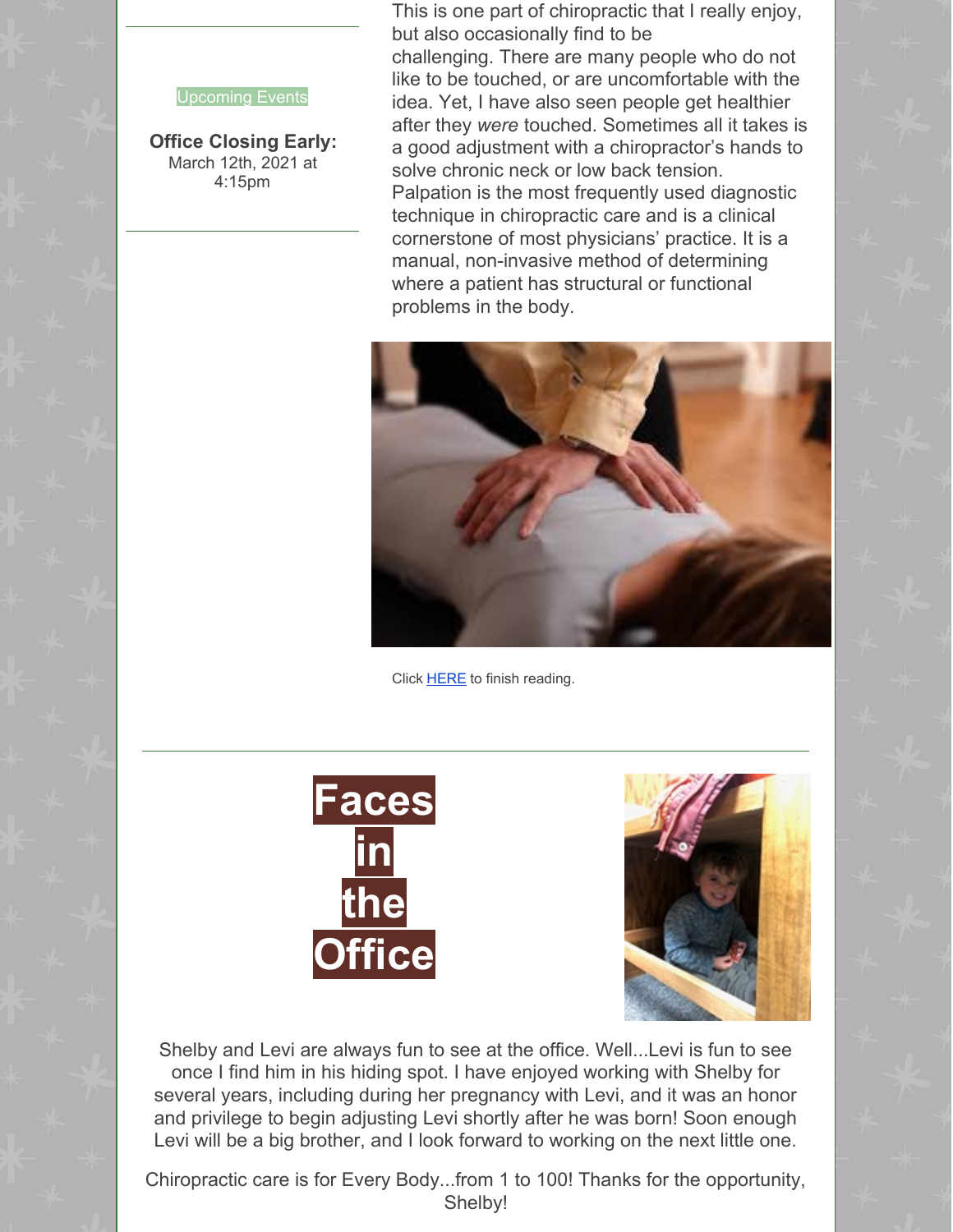

**What brought you to Giebler Chiropractic?** I injured my lower back from working with cattle.

# **Does chiropractic hurt?**

Never!! I look forward to coming here to get adjusted.

# **Do you keep going back? If so, WHY?**

I do. Every three weeks for maintenance. I bring my three year old every three weeks too!. He was not sleeping regularly and was not himself for a weeks. Now he's great and I honestly have no issue with him.

**Any stories about Giebler Chiropractic that you would like to share?** They have the cutest dog! I lover her.



# Thank You...

for signing up to receive the Giebler Chiropractic Health Newsletter! Each edition will contain information about current health topics or nutrition and health issues that the doctor wants to share, community involvement opportunities, Giebler Chiropractic updates, and much more! Please feel free to forward this on to any family or friends you think will benefit, and always keep their health in mind!

## Questions? Comments?

Dr. Nic loves answering questions regarding Chiropractic Care, Nutrition, Supplements, A.R.T., Diet, Exercise, Health, or anything else you can think of! Please feel free to email Dr. Nic a quick question, OR--better yet--call the office and set up a specific time to chat.

Want to know if Chiropractic is for you? Informative consults are at no charge to you and will better help the doctor to meet and address your specific needs and questions.